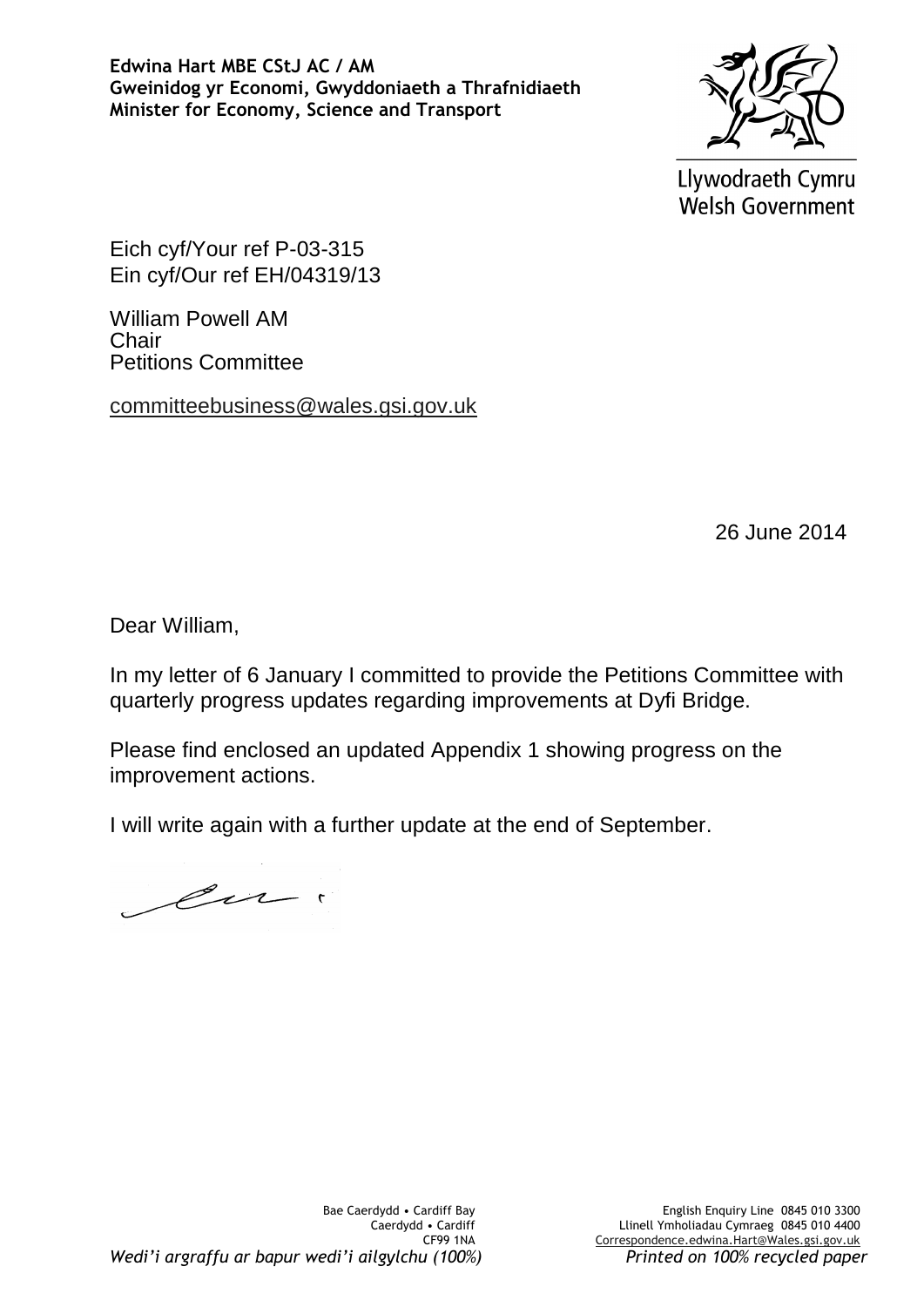## **Appendix 1: Dyfi Bridge Actions**

| <b>Short Term</b> |                                                                                                                                                            |                                                                                                                                                                                                                                                   |                         |  |
|-------------------|------------------------------------------------------------------------------------------------------------------------------------------------------------|---------------------------------------------------------------------------------------------------------------------------------------------------------------------------------------------------------------------------------------------------|-------------------------|--|
|                   | Activity                                                                                                                                                   | <b>Progress Report</b>                                                                                                                                                                                                                            | Date<br>Complete        |  |
| 1                 | Inspect drainage on the A487<br>in and around Machynlleth.                                                                                                 | Inspection completed and<br>trunk road drainage was found<br>to be relatively clean and fully<br>operative                                                                                                                                        | <b>December</b><br>2013 |  |
| 2                 | <b>Availability of CCTV:</b>                                                                                                                               | A fault causing the lack of<br>cameras has been identified.<br><b>Cameras now operational</b>                                                                                                                                                     | <b>January</b><br>2014  |  |
| 3                 | The short term study will<br>consider the anecdotal<br>evidence that the River Dyfi<br>used to be dredged and this<br>might be an option for the<br>future | Investigations have found<br>references to the dredging of<br>small estuarine channels<br>downstream of Dyfi bridge.<br>Further investigations will<br>continue.                                                                                  | <b>July 2014</b>        |  |
| $\overline{4}$    | Steel barriers at Dyfi Bridge                                                                                                                              | <b>Historically during closures</b><br>some road users have chosen<br>to remove signing/coning and<br>to cross the bridge at their<br>own risk. Welsh Government<br>provided a physical closure<br>system to protect road users<br>and workforce. | <b>December</b><br>2013 |  |
| 5                 | Strategic diversions and the<br>use of Variable Message Sign<br>(VMS) at Cross Foxes.                                                                      | Planning to install VMS in<br>2014/15.                                                                                                                                                                                                            | Winter 2014             |  |
| 6                 | Network Rail Bridge condition.                                                                                                                             | The bridge is owned and<br>maintained by Network Rail.<br>Officials confirm that they are<br>unaware of any concerns<br>pertaining to the trunk road.                                                                                             | <b>January</b><br>2014  |  |
| $\overline{7}$    | Remove from the current<br>scope the investigation into<br>benefits of raising the existing<br>road between the Eco Park                                   | This short term measure does<br>not address the issue of the<br>bridge. See longer term<br>options below.                                                                                                                                         | <b>December</b><br>2013 |  |